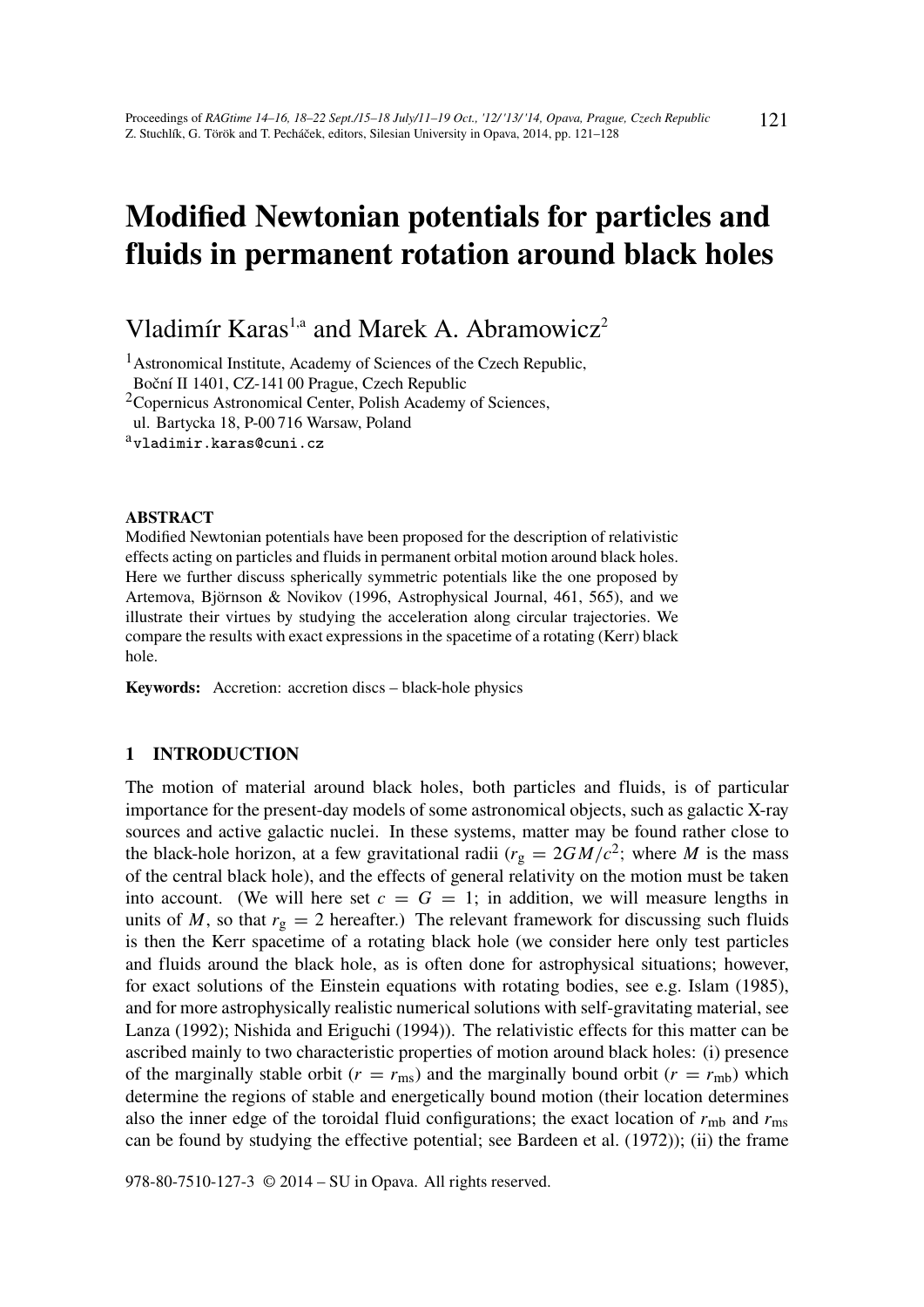# 122 *V. Karas and M. A. Abramowicz*

dragging of non-equatorial orbits (Lense–Thirring precession, often called the Wilkins (1972) effect in the case of motion close to a Kerr black hole). In order to incorporate these effects within the Newtonian framework (which is of course technically easier than a fully relativistic self-consistent approach), numerous authors have adopted the original idea of Paczyńsky and Wiita (1980) and employed modifications of the Newtonian potential (Nowak and Wagoner, 1991; Artemova et al., 1996; Crispino et al., 2011).<sup>1</sup>

In this Note we want to discuss simple (spherically symmetric) potentials appropriate for the description of matter in purely rotational motion, neglecting frame-dragging effects. This simplifies our discussion; see Semerák and Karas (1999) for detailed discussion and references concerning how to modify the Newtonian potential for including the effects of dragging. In previous studies, the main concern was about how to reproduce correctly the marginally bound and marginally stable orbits, since the properties of fluid tori are sensitive to the location of *both* of these orbits (cf. Muchotrzeb and Paczyński, 1982; Abramowicz et al., 1988; Kato et al., 1988; Chakrabarti, 1990). See also Tejeda and Rosswog (2013) and Barausse and Lehner (2013) for a recent discussion and new developments.

The Paczyński–Wiita potential,  $\Phi_{\text{pw}} = -1/(r - r_{\text{g}})$ , reproduces the correct location of  $r<sub>mb</sub>$  and  $r<sub>ms</sub>$  for a non-rotating black hole. Another form of the modified potential around a non-rotating black hole was used by Nowak and Wagoner (1991) to study relativistic wave-modes in accretion discs:  $\Phi_{NW} = -r^{-1} + 3r^{-2} - 12r^{-3}$  reproduces  $r_{ms}$  and the epicyclic frequency of radial oscillations κ. These two potentials  $\Phi_{\text{pw}}$  and  $\Phi_{\text{NW}}$  are not however applicable in the case of a rotating black hole. This situation has been treated by several authors, most recently and successfully by Artemova et al. (1996). Here we will further discuss the form of the potential which appears most convenient for modelling tori around rotating black holes. Note that tori rotate with non-Keplerian orbital velocity and they may extend well out of equatorial plane (Frank et al., 1992). One thus needs to consider also accelerated motion, though still in permanent rotation about the common axis of the black hole.

## 2 MODIFIED NEWTONIAN POTENTIAL FOR ROTATING BLACK HOLES

#### 2.1 Motivation

The need for a practical and accurate modified potential leads to constraining its form according to the following conditions:

(i) The modified potential should be a *simple* scalar function of the spherical radius *r*;

(ii) The potential should reduce to  $\Phi_{\text{pw}}$  in the limit of zero rotation (black-hole angular momentum parameter  $a = 0$ );

(iii) The locations of*r*ms and *r*mb should be correctly reproduced *both* for the non-rotating case ( $a = 0$ ,  $r_{\text{ms}} = 6$ ,  $r_{\text{mb}} = 4$ ) and for the extreme rotating case ( $a = 1$ ,  $r_{\text{mb}} = r_{\text{ms}} = 1$ ).

<sup>&</sup>lt;sup>1</sup> A different approach was adopted in Keres (1967); Israel (1970); de Felice (1980), where some properties of the Kerr metric are described in terms of an axially symmetric (non-spherical) potential which reflects the asymptotic properties of test particle motion.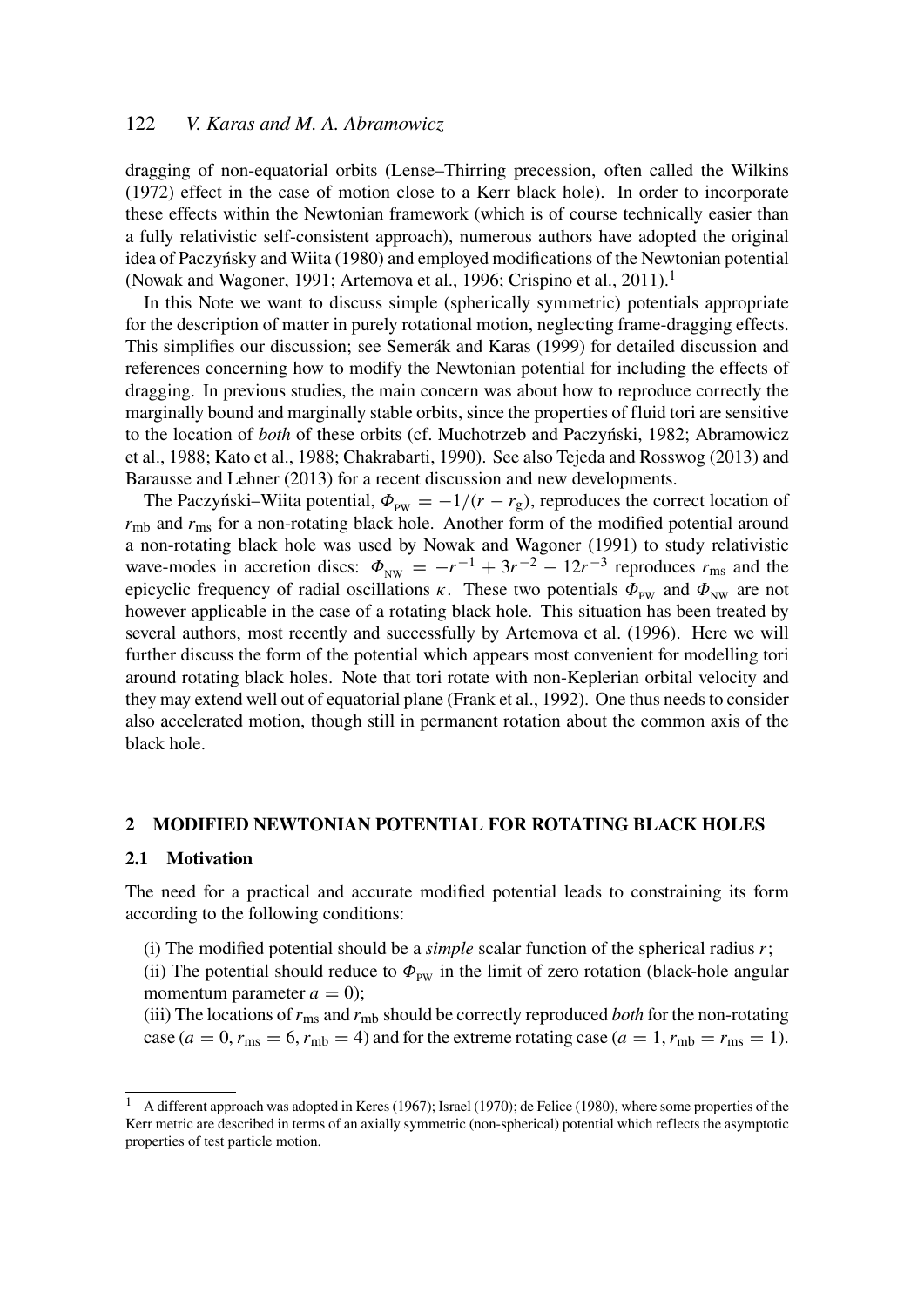These requirements are satisfied by the function

$$
\Phi = -\frac{1}{(r - r_+)^{\bar{\beta}} r^{1 - \bar{\beta}}},\tag{1}
$$

where  $r_{+} = 1 +$ √  $\sqrt{1-a^2}$  is the black hole outer horizon, and the parameter  $\bar{\beta}(a)$  is a free function. The choice for this is constrained by imposing that the values of  $r_{\rm mb}$  and  $r_{\rm ms}$ should be exact in the Schwarzschild case and in the extreme Kerr case. We then adopt the simplest linear form:  $\beta = 1 - a$ . Although, for  $\beta = 0$ , Eq. (1) reduces to the Newtonian potential which does not have marginally bound and marginally stable orbits, the correct location of  $r_{\rm mb} = r_{\rm ms} = 1$  is nevertheless obtained in the limit of  $a \to 1$  (the extreme Kerr case).

One can verify that the properties of the potential (1) are almost identical with those of the potential  $\Phi_{ABN}$  of Frank et al. (1992) which corresponds to their Eq. (13) for the force:

$$
F_5 = -\frac{1}{r^{2-\beta} (r - r_+)^{\beta}},\tag{2}
$$

with  $\beta = (r_{\rm ms}/r_{+}) - 1$ . Expression (2) follows from the following conditions:

(i) The free-fall acceleration has a similar form to that for a Schwarzschild black hole;

- (ii) The free-fall acceleration diverges to infinity near  $r = r_{+}$ .
- (iii) The marginally stable orbit is reproduced *exactly for all* values of  $a$  ( $0 \le a \le 1$ ).

Although the position of the important orbit  $r = r_{\rm mb}$  is not mentioned in the derivation of *F*<sub>5</sub>, one can verify that the correct sequence is maintained for all *a*:  $r_{+} \le r_{\rm mb} \le r_{\rm ms} \le 6$ (indeed, the accuracy is very good as we will see in the next paragraph). The potential corresponding to  $F_5$  is

$$
\Phi_{ABN} = \frac{1}{(1 - \beta)r_+} \left(1 - \frac{r_+}{r}\right)^{1 - \beta} - \Phi_{\infty},
$$
\n(3)

with  $\Phi_{\infty} = (1 - \beta)^{-1} r_{+}^{-1}$ .

#### 2.2 Acceleration along circular orbits

We will now argue that the results for purely rotational motion of fluids in potentials (1) and (3) should be extremely similar and close to the exact relativistic treatment in the Kerr metric. This conjecture can be illustrated in two steps: first we will see that  $r_{\text{ms}}$  and  $r_{\text{mb}}$ are well reproduced (for both  $\Phi$  and  $\Phi$ <sub>ABN</sub>), and then we will study acceleration along non-Keplerian circular orbits (relevant for modelling tori).

We now illustrate the differences in the marginally bound radius as a function of the marginally stable radius. Figure 1 compares our modified Newtonian ratios  $y = r_{\text{mb}}/r_{+}$ and  $x = r_{\text{ms}}/r_{+}$  (evaluated by using Eq. 1) with the corresponding values of the Boyer– Lindquist radial coordinate in the Kerr metric. In both cases  $1 \le x(a) \le 3$  and  $1 \le y(a) \le 2$ when the angular-momentum parameter varies in the range  $1 \ge a \ge 0$ . Figure 1a shows that the two curves of  $y(x)$  (i.e. the modified Newtonian and Kerr cases) are practically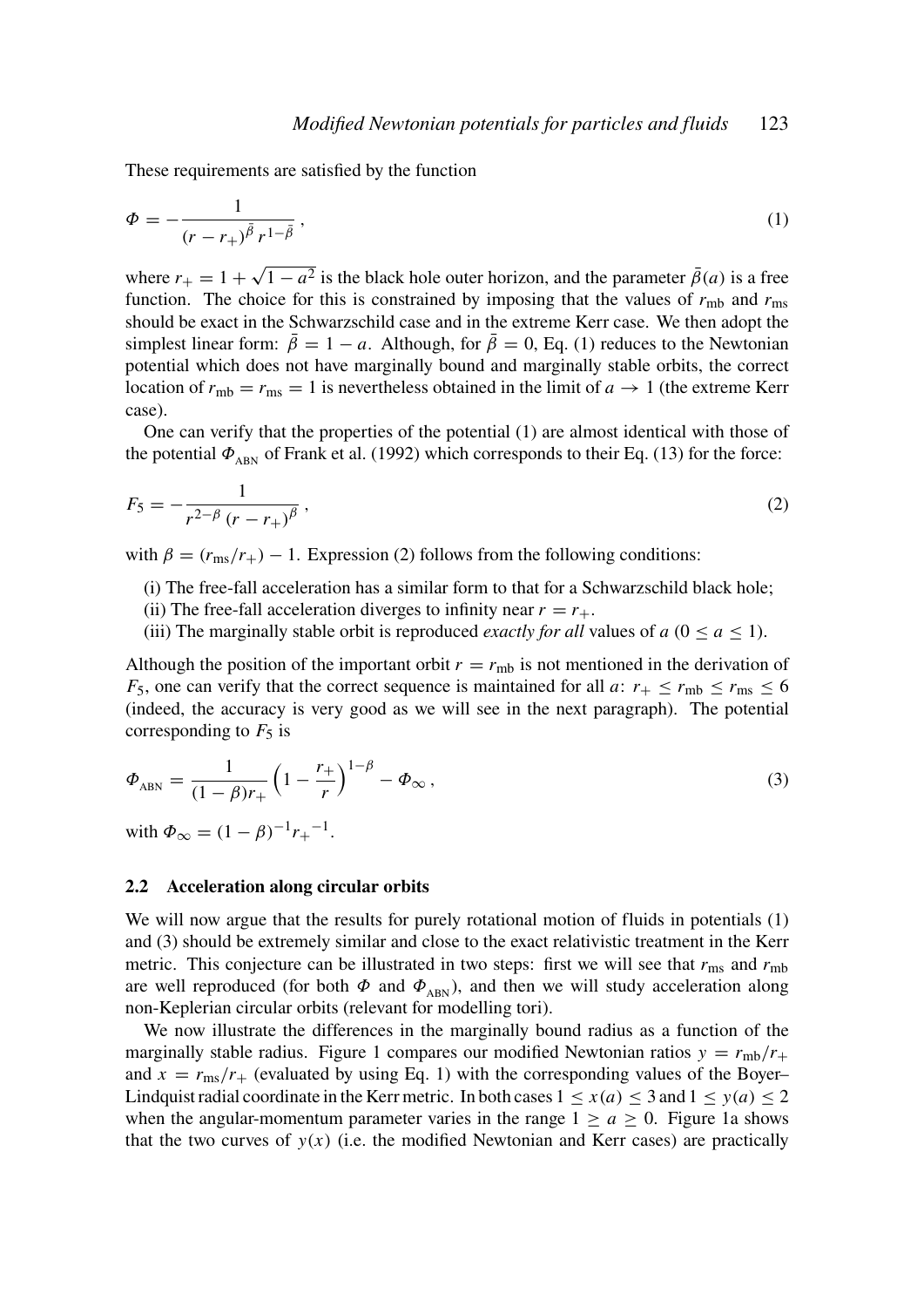

**Figure 1.** Radii of important orbits in the modified Newtonian potential  $\Phi$  compared with the Kerr case: (a) the radius of the marginally bound orbit *y* plotted as a function of the radius of the marginally stable orbit *x*, both measured in units of the black hole outer horizon radius  $r_{+}$ ; (b) the normalized marginally bound radius  $Y(x) = fy$ ; (c) the relative difference  $\delta(x)$  between the modified Newtonian and Kerr cases (see text for definitions).

indistinguishable. In order to amplify the tiny difference, we introduce  $Y = f \cdot y$  where the normalization factor is given by  $f = 1 - (x - 1)/4$ . The curves of  $Y(x)$  are plotted in Fig. 1b. We complement these graphs by showing (Fig. 1c)  $\delta = \sqrt{[\delta x]^2 + [\delta y]^2}$  where  $\delta x(a)$ ,  $\delta y(a)$  are the differences in *x* and *y* between the modified Newtonian and Kerr cases. It can be seen that  $\delta \lesssim 0.25$ , which indicates an accuracy of *x* and *y* better than about 20 %. The error is a maximum at  $x \approx 1.4$  and it goes sharply to zero for *both*  $x = 1$  $(a = 1)$  and  $x = 3$   $(a = 0)$ . One can construct analogous graphs for  $\Phi_{ABN}$  but the results are very similar to those for  $\Phi$ . It is therefore a matter of taste which potential to choose for studying toroids in modified Newtonian potentials, but  $\Phi_{ABN}$  is perhaps more practical as it has already been used by other authors (Miwa et al., 1998).

The structure of relativistic tori is determined by the radial acceleration along circular trajectories, and of course by the pressure gradient which, however, depends on the equation of state. We will therefore now discuss the radial acceleration for different  $r =$  const and different angular velocity  $\omega$ , and again we will compare the case of the modified Newtonian potential with that of the Kerr metric (free circular orbits in the equatorial plane have  $\omega = 1/(r^{3/2} + a)$  and acceleration magnitude  $A = 0$ , but we do not restrict only to such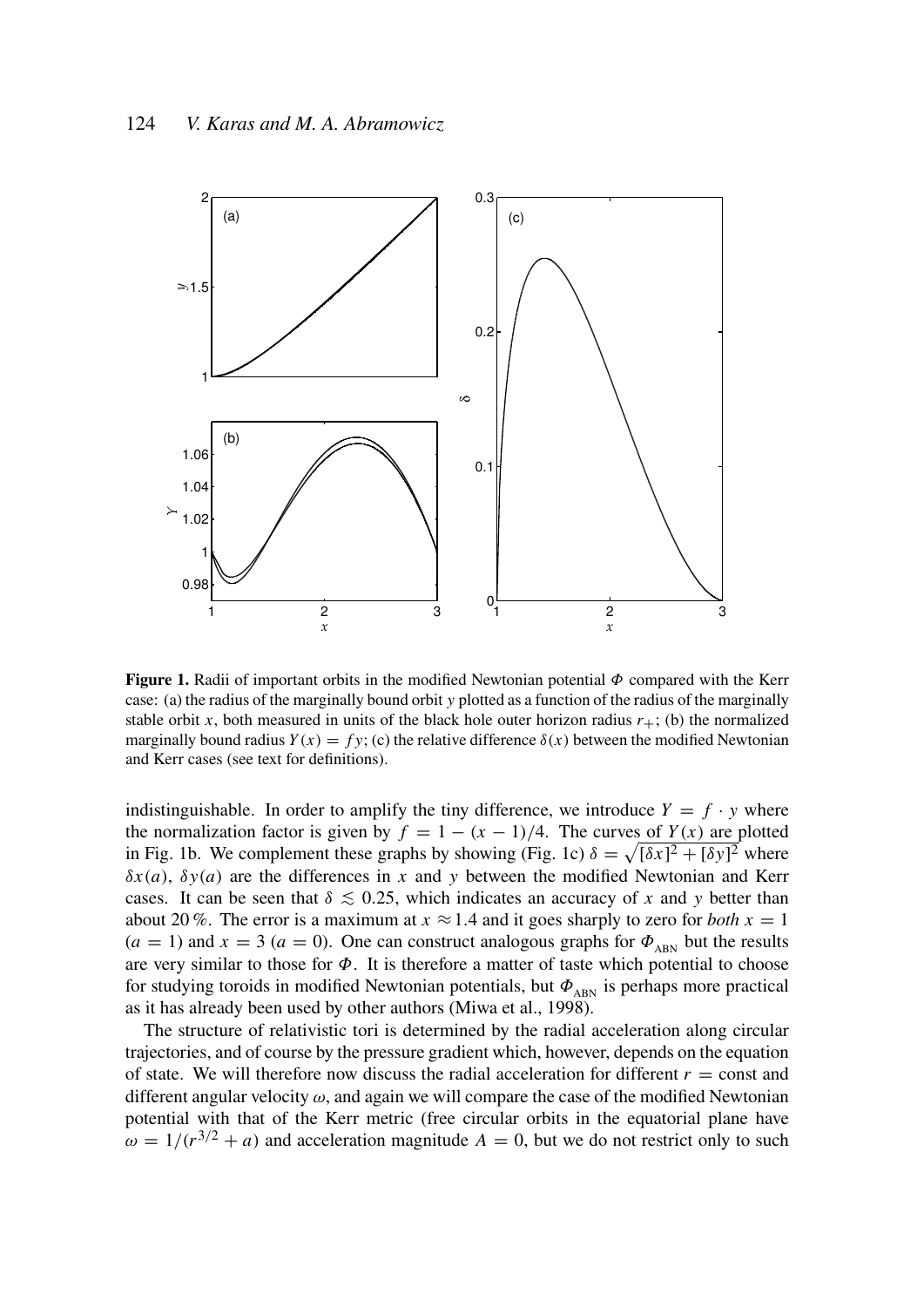

**Figure 2.** The acceleration magnitude *A* is plotted as a function of the angular velocity  $\omega$  along circular orbits with different radii: (a) the Schwarzschild case; (b) the modified Newtonian case  $\Phi_{\text{pw}}$ (the two plots are clearly different in the shaded area corresponding to  $r < r<sub>mb</sub>$  but they are quite similar outside that region, i.e. in the bottom part of the plots); (c) and (d) show the relative difference  $\Delta$  between the two cases for radii in the range  $r_{\text{mb}} \le r \le 15 \rho$ . Acceptable accuracy of  $|\Delta| \lesssim 0.1$ corresponds to  $|w| \lesssim 0.5$  and  $r \gtrsim 1.9 r_{\text{mb}}$ .

cases). First, to explain how the graphs are constructed, we compare the acceleration for  $\Phi_{\text{pw}}$  and for the Schwarzschild metric in Fig. 2. Each curve gives the magnitude of the acceleration *A* along  $r =$  const orbits in the equatorial plane ( $\theta = 90^\circ$ ) of the Schwarzschild metric. (Only the radial component contributes to the acceleration in the equatorial plane; a general expression valid also outside of the equatorial plane in Kerr spacetime was given explicitly by Semerák (1994)). The radius progressively increases for the individual curves going from top to bottom of the plot. It has been widely discussed in the literature (Abramowicz and Prasanna, 1990) that  $A(\omega) = \text{const}$  at the photon orbit; this is indicated by a thick horizontal line in Fig. 2a. In fact, for applications to tori, we are mainly interested in orbits with radii greater than that of the marginally bound orbit, and therefore the whole portion of the graph corresponding to  $r < r_{\text{mb}}$  is covered by shading. (In this region the modified Newtonian potential approach is not accurate.) One can compare the shape of the curves in the Schwarzschild case to the modified Newtonian case of  $\Phi_{\text{pw}}$  in Fig. 2b. The relative difference ∆ between corresponding *A*'s from graphs 2a and 2b is plotted in the next two graphs, 2c–d, showing  $\Delta(\omega)$  and  $\Delta(w)$  (w denotes the speed in the local frame of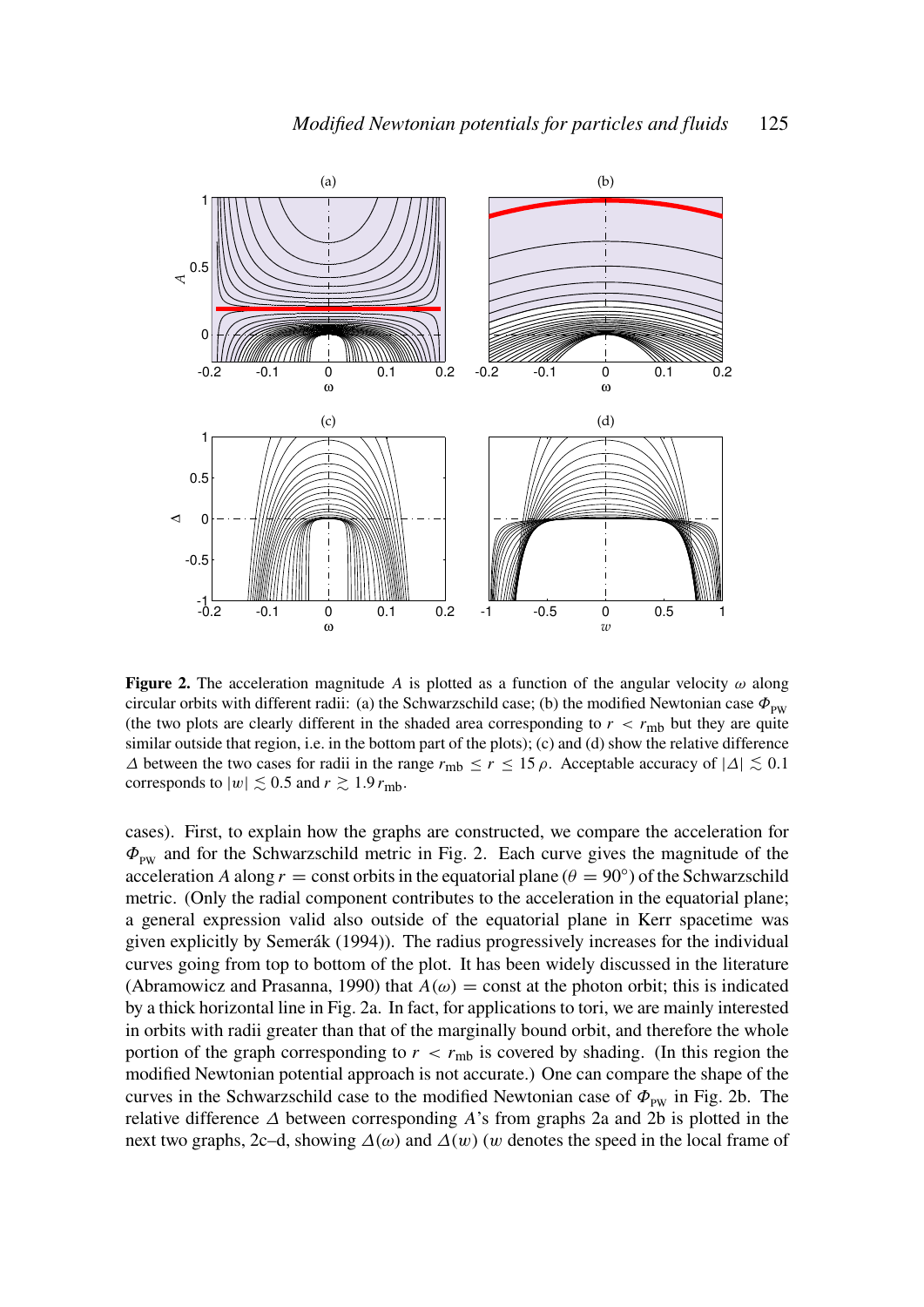

**Figure 3.** As in Fig. 2 but for the Kerr  $a = 0.5$  case (a), and for the equivalent  $\Phi_{\text{ARN}}$  case (b). Quite naturally, |∆| is on average large for the orbits with small radius. Comparing with analogous graphs for  $\Phi_{PW}$ , potential  $\Phi_{ABN}$  diminishes  $|\Delta|$  to smaller values, and is thus more accurate when *a* is nonzero. The graph here is not symmetrical about  $\omega = 0$  (due to frame-dragging in the Kerr metric); accuracy is maintained to higher  $|w|$  for corotating motion. Here, an acceptable accuracy of |∆|  $\leq$  0.1 corresponds to  $|w| \leq 0.5$  and  $r \gtrsim 1.6 r_{\text{mb}}$ .

a non-rotating observer, which corresponds to angular velocity  $\omega$ ;  $-1 < w < 1$ ;  $r > r_{\text{mb}}$ ). Here, the dimensionless quantity  $\Delta$  is defined as

$$
\Delta = \frac{A_{\text{Exact}}(\omega) - A_{\text{Modified Newtonian}}(\omega)}{A_{\text{Exact}}(\omega = 0)}
$$
(4)

which is to be evaluated for fixed  $r$ ,  $\theta$  and  $a$ . The outermost curve in Fig. 2c (with the largest magnitudes of  $\Delta$ ) corresponds to  $r = r_{\text{mb}}$ , while the innermost one (passing close to  $\omega = 0$ ,  $\Delta = 0$ ) corresponds to  $r = 15 r_{+}$ .

Figure 3 is constructed in the same way as Fig. 2, but now it compares the Kerr  $a = 0.5$ case with the equivalent modified Newtonian  $\Phi_{ABN}$  case. By inspecting graphs with different *a* we checked that the accuracy of the modified Newtonian potentials  $\Phi_{\text{pw}}$  and  $\Phi_{\text{ABN}}$  (as measured by  $\Delta$ ) is comparable in the non-rotating case but  $\Phi_{ABN}$  is better as soon as *a* is non-negligible. A similar conclusion can be drawn for  $\Phi$  from Eq. (1), and also for circular orbits outside the equatorial plane. Analogous plots to those in Figs. 2–3 have been constructed with other sets of parameters. We find that acceptable accuracy of about 10 % in terms of  $\Delta$  is guaranteed whenever  $r \gtrsim 1.5 r_{\text{mb}}$ .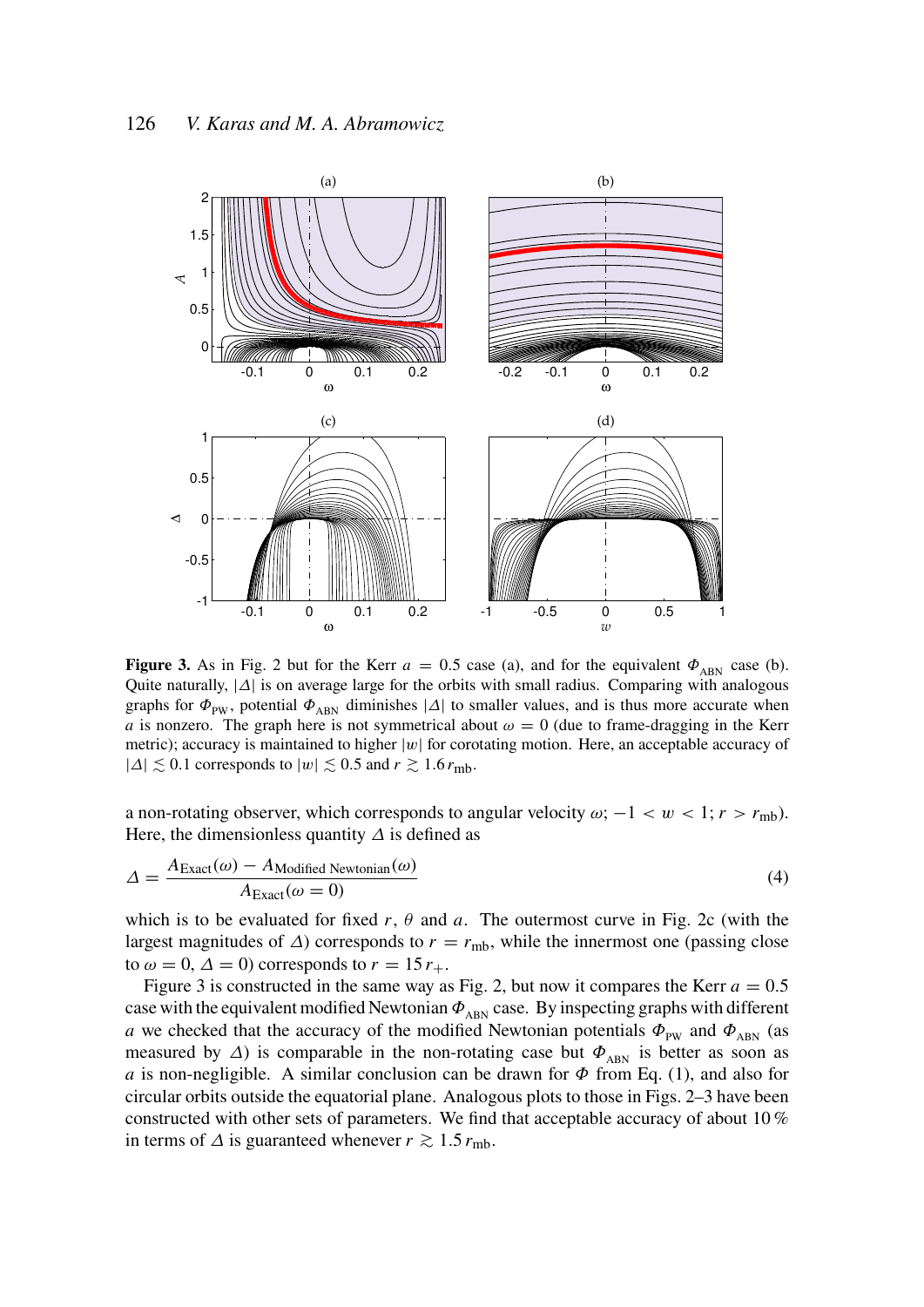## 3 CONCLUSIONS

We have systematically checked and briefly illustrated that general relativistic effects on purely circular orbits can be imitated in a modified Newtonian potential. We have verified the accuracy of such models for the potentials  $\Phi$  (Eq. 1) and  $\Phi_{ABN}$  (Eq. 3), finding that these two are comparable and that both offer higher accuracy than the usual Paczynsky and Wiita ´ (1980) potential when the angular-momentum parameter *a* is nonzero. By using our criterion concerning the relative accuracy of the acceleration along circular orbits,  $|\Delta| \lesssim 0.1$ , we see that one can use the potential  $\Phi_{ABN}$  of Artemova et al. (1996) satisfactorily for modelling tori in permanent orbital motion around a rotating black hole. The error increases very close to *r*mb. The same conclusion holds for analogous potentials (such as the one proposed in this note, Eq. 1) which reproduce the important orbits and accelerations for motion around a rotating black hole with an acceptable accuracy.

## ACKNOWLEDGEMENTS

We greatly appreciate comments by an unknown referee; his/her advice helped us to improve presentation of our paper. We acknowledge continued support from the project MŠMT – Kontakt II (LH14049), titled "Spectral and Timing Properties of Cosmic Black Holes", and the Czech Science Foundation grant (GAČR 14-37086G), entitled "Albert Einstein Center for Gravitation and Astrophysics" in Prague. The Astronomical Institute of the Academy of Sciences has been operated under the project RVO:6798815.

## REFERENCES

- Abramowicz, M. A., Czerny, B., Lasota, J. P. and Szuszkiewicz, E. (1988), Slim accretion disks, *Astrophys. J.*, 332, pp. 646–658.
- Abramowicz, M. A. and Prasanna, A. R. (1990), Centrifugal Force Reversal Near a Schwarzschild Black-Hole, *Monthly Notices Roy. Astronom. Soc.*, 245, p. 720.
- Artemova, I. V., Bjoernsson, G. and Novikov, I. D. (1996), Modified Newtonian Potentials for the Description of Relativistic Effects in Accretion Disks around Black Holes, *Astrophys. J.*, 461, p. 565.
- Barausse, E. and Lehner, L. (2013), Post-Newtonian approach to black hole-fluid systems, *Phys. Rev. D*, 88(2), 024029, arXiv: 1306.5564.
- Bardeen, J. M., Press, W. H. and Teukolsky, S. A. (1972), Rotating Black Holes: Locally Nonrotating Frames, Energy Extraction, and Scalar Synchrotron Radiation, *Astrophys. J.*, 178, pp. 347–370.
- Chakrabarti, S. K. (1990), *Theory of transonic astrophysical flows*, World Scientific Publicaion, Singapore.
- Crispino, L. C. B., da Cruz Filho, J. L. C. and Letelier, P. S. (2011), Pseudo-Newtonian potentials and the radiation emitted by a source swirling around a stellar object, *Phys. Rev. B*, 697, pp. 506–511.
- de Felice, F. (1980), Angular momentum and separation constant in the Kerr metric, *Journal of Physics A: Mathematical and General*, 13(5), p. 1701, URL http://stacks.iop.org/0305-4470/13/ i=5/a=027.
- Frank, J., King, A. and Raine, D. (1992), *Accretion power in astrophysics.*, Cambridge University, Cambridge, Astrophys. Ser., Vol. 21.